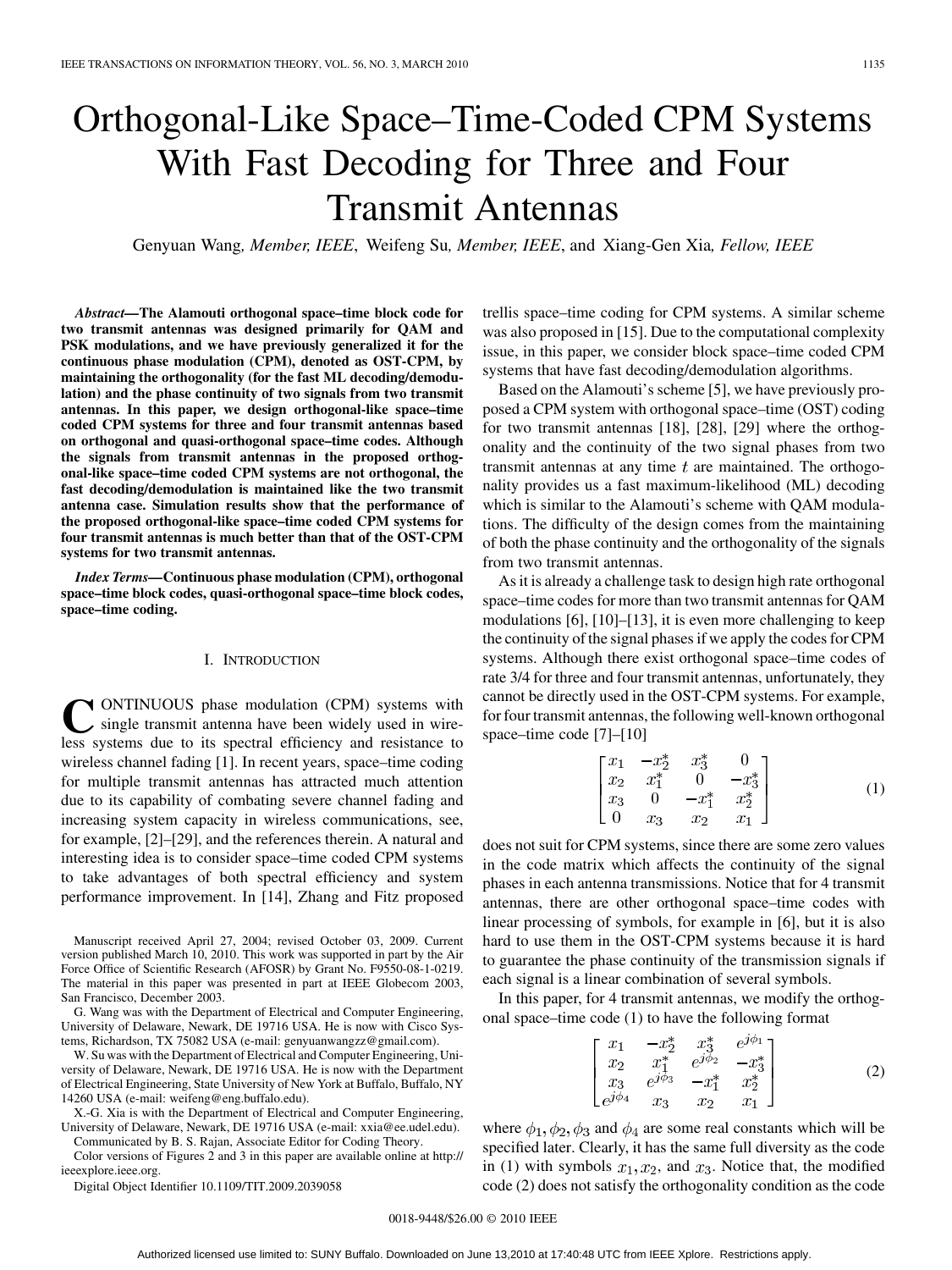(1), but its behavior in ML decoding is similar to that of the code (1) and the fast ML decoding is maintained as we shall see in Section III-B. In this paper, we design a CPM system based on the modified code in (2), which guarantees a fast decoding algorithm. Specifically, if we let  $s_m(t)$  be the signal transmitted at the  $m$ th antenna, they are designed such that their phases are continuous and the signal matrix  $S$  in (3) at the bottom of this page follows the form of the code in (2) for any  $t \in [0, T]$  and any integer  $l$ . Similar to the OST-CPM for two transmit antennas in [18], [28], and [29], the main difficulty is to maintain the phase continuity for the signals  $s_m(t)$  at each transmit antenna while preserving certain orthogonality for fast ML decoding.

One of the most important advantages of orthogonal space–time block codes (from orthogonal designs) is that they have the fast ML decoding and all information symbols can be decoded individually. However, the shortcoming of complex orthogonal space–time codes is its rate limitation. In [20], it was shown that the rates are upper bounded by 3/4 for three or more transmit antennas with or without linear processing in the code design, and this bound was first shown in [10] for codes without linear processing. In other words, the rate of the code in (1) is already optimal no mater how large a block size or time delay is. To increase the code rate, quasi-orthogonal space–time codes have been proposed by Jafarkhani [16], and Tirkkonen, Boariu and Hottinen [17] by relaxing the orthogonality. They constructed quasi-orthogonal space–time block codes for four transmit antennas with rate 1 from quasi-orthogonal designs. With the relaxed orthogonality, the ML decoding of 4 information symbols becomes the decoding of two independent information symbol pairs. The decoding complexity is higher than that of the orthogonal spca-time block code for four transmit antennas.

The quasi-orthogonal space–time codes for 4 transmit antennas and 4 information symbols proposed by Jafarkhani, and Tirkkonen, Boariu and Hottinen have rank 2, i.e., they do not have full diversity. In [21], rate-1 quasi-orthogonal space–time codes with full diversity were designed and optimized for any QAM constellation and constellations on square lattice or equilateral triangular lattice.

In this paper, we also design CPM systems based on the quasiorthogonal space–time coding for three and four transmit antennas. The resulting CPM systems have better performance than the CPM system using the modified orthogonal space–time code of rate 3/4 in (2). The CPM systems with quasi-orthogonal space–time coding still have a fast decoding algorithm, but the decoding complexity is higher than that of the CPM system based on the code in (2) and the difference is similar to that between the orthogonal and the quasi-orthogonal space–time codes as mentioned above.



**Receiver Block Diagram** 

Fig. 1. Space-Time CPM Diagram.

In the following, we discuss the design of space–time coded CPM systems primarily for four transmit antennas and the design for three transmit antennas can be obtained by simply deleting one of the four columns in each code. The paper is organized as follows. In Section II, we describe the system model with a general block space–time coding. In Section III, we design a full response CPM system with the modified orthogonal space–time code for four transmit antennas, and also present a fast decoding algorithm. In Section IV, we design a quasi-orthogonal space–time coded CPM system and present a fast decoding algorithm accordingly. We present simulation and comparison results in Section V, and finally, conclude in Section VI.

*Notations:* We denote  $q(t)$  and  $q_0(t)$  as phase smoothing response functions in the CPM systems; denote  $h_m$  as the modulation index of the CPM system; and  $T$  as the symbol time duration.

#### II. SYSTEM MODEL

In this paper, we consider a CPM communication system with four transmit antennas and one receive antenna as shown in Fig. 1. It can be straightforwardly extended to a system with more than one receive antennas. We adopt some notations from [14]. For an information sequence  $I = (I_{1,0},...,I_{L,0},...,I_{1,l},...,I_{L,l},...)$ , each information block  $I_{1,l}, \ldots, I_{L,l}$  of length L is mapped to an information symbol matrix such as

$$
\mathbf{d}_{l} = \begin{bmatrix} d_{1,1}(l) & d_{1,2}(l) & d_{1,3}(l) & d_{1,4}(l) \\ d_{2,1}(l) & d_{2,2}(l) & d_{2,3}(l) & d_{2,4}(l) \\ d_{3,1}(l) & d_{3,2}(l) & d_{3,3}(l) & d_{3,4}(l) \\ d_{4,1}(l) & d_{4,2}(l) & d_{4,3}(l) & d_{4,4}(l) \end{bmatrix}
$$
(4)

$$
S = \begin{bmatrix} s_1(t+4l) & s_1(t+(4l+1)T) & s_1(t+(4l+2)T) & s_1(t+(4l+3)T) \\ s_2(t+4l) & s_2(t+(4l+1)T) & s_2(t+(4l+2)T) & s_2(t+(4l+3)T) \\ s_3(t+4l) & s_3(t+(4l+1)T) & s_3(t+(4l+2)T) & s_3(t+(4l+3)T) \\ s_4(t+4l) & s_4(t+(4l+1)T) & s_4(t+(4l+2)T) & s_4(t+(4l+3)T) \end{bmatrix}.
$$
 (3)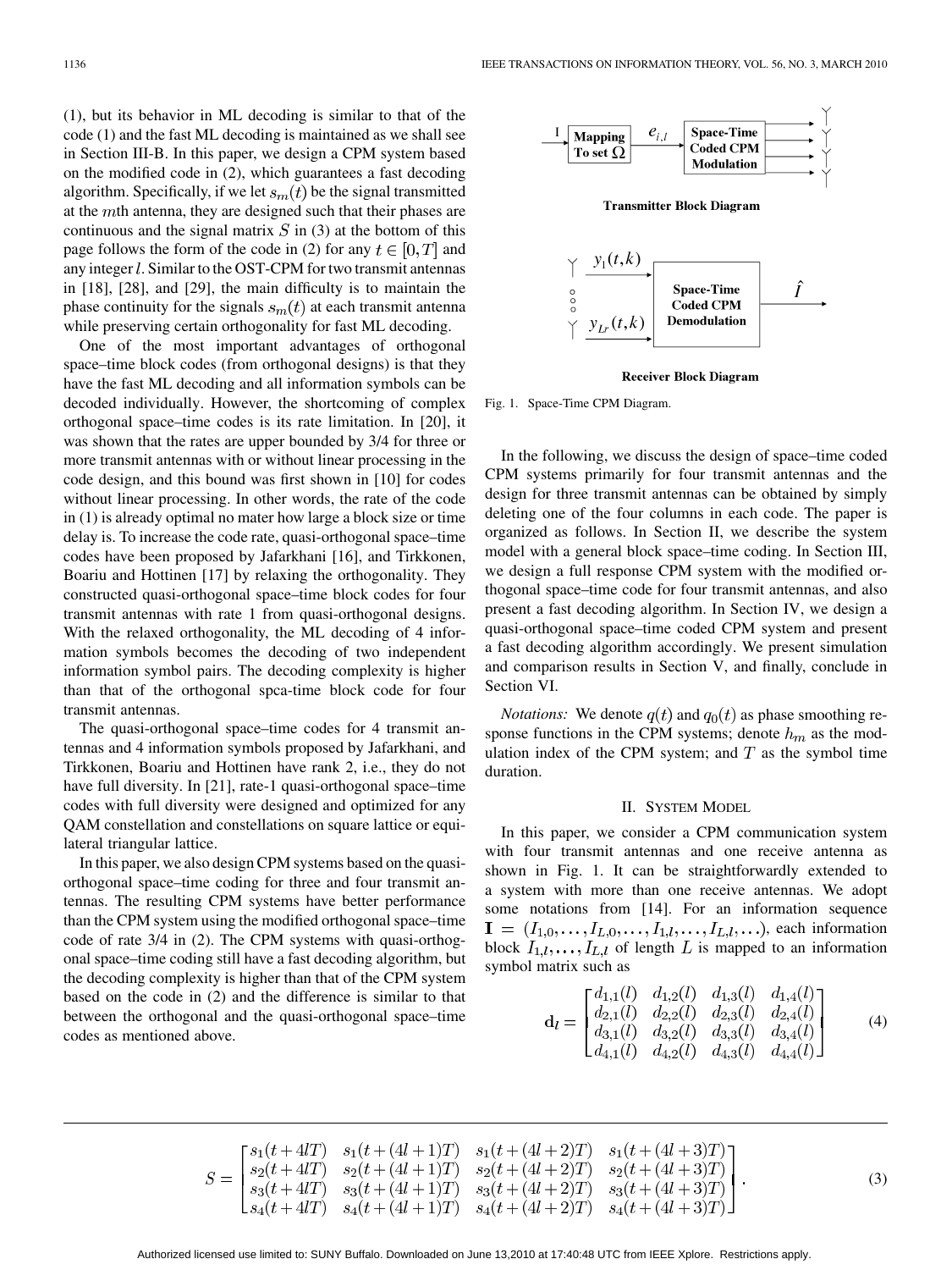where all entries  $d_{m,n}(l)$  are modulation symbols coming from a signal constellation, for example from the following pulse-amplitude-modulated (PAM) signal constellation with a constellation size  $2M$ :

$$
\Omega \triangleq \{-2M+1, -2M+3, \dots, -1, 1, \dots, 2M-1\}.
$$
 (5)

During the *l*th time period  $[4IT, 4(l + 1)T]$  with symbol time duration T, the information symbol matrix  $\mathbf{d}_l$  is used to generate the following signal matrix (6) at the bottom of the page. The mth row of the signal matrix  $S$  is transmitted by the mth transmit antenna. In time period  $(4l+n-1)T \le t \le (4l+n)T$ , all signals in the *n*th column of the matrix  $S$  are transmitted simultaneously, and we denote this time period as the  $(4l + n)$ th time slot for  $n = 1, 2, 3, 4$ .

For any  $n = 1, 2, 3, 4$ , the received signal  $y(t, k)$  at time slot  $k \stackrel{\triangle}{=} 4l + n$  can be written as [1], [14]:

$$
y(t,k) = \sum_{m=1}^{4} \alpha_m(t) s_m(t,k) + w(t)
$$
 (7)

where  $w(t)$  is the additive noise,  $\alpha_m(t)$  is the channel gain from the mth transmit antenna to the receive antenna, and  $s_m(t, k)$  is the transmitted signal from the  $m$ th transmit antenna at time slot  $k$  which is given by

$$
s_m(t,k) = \sqrt{\frac{1}{T}} \exp\{j2\pi\Phi_m(t,k)\}.
$$
 (8)

The phase term  $\Phi_m(t, k)$  in (8) contains the modulation symbols  $d_{m,n}(l)$  and is specified as follows:

$$
\Phi_m(t,k) = \sum_{i=0}^{\kappa} \{ h_m d_{m,i} q(t - (i-1)T) + c_{m,i} q_0(t - (i-1)T) \}, \quad (9)
$$

where  $(k-1)T\leq t\leq kT, d_{m,i}{\triangleq}d_{m,n}(l)$  for any  $i=4l+n,$  and  $h_m$  is the modulation index of the CPM system. For simplicity, the phase smoothing response functions  $q(t)$  and  $q_0(t)$  in (9) are selected as the follows

$$
q(t) = q_0(t) = \begin{cases} 0 & \text{if } t \le 0, \\ 1/2 & \text{if } t \ge T. \end{cases}
$$
 (10)

In (9),  $c_{m,i} \triangleq c_{m,n}(l)$  for any  $i = 4l + n$  is generated by the following matrix

$$
\mathbf{c}_{l} = \begin{bmatrix} c_{1,1}(l) & c_{1,2}(l) & c_{1,3}(l) & c_{1,4}(l) \\ c_{2,1}(l) & c_{2,2}(l) & c_{2,3}(l) & c_{2,4}(l) \\ c_{3,1}(l) & c_{3,2}(l) & c_{3,3}(l) & c_{3,4}(l) \\ c_{4,1}(l) & c_{4,2}(l) & c_{4,3}(l) & c_{4,4}(l) \end{bmatrix}
$$
(11)

which depends on the information symbol matrix  $\mathbf{d}_l$  and will be specified later. The choice of matrix  $c_l$  plays a critical role and it is used to ensure that the rows of the transmitted signal matrix  $\hat{S}$  in (6) have some orthogonality, and therefore a fast decoding algorithm can be developed. Notice that, the transmitted signal here can be viewed as a nontrivial extension<sup>1</sup> of that in [18], [28], [29] from two transmit antennas to four transmit antennas.

If the modulation index  $h_m$  is chosen as  $h_m = h \stackrel{\triangle}{=} m_0 / p$  for two relatively prime integers  $m_0$  and p, then the phase  $\Phi_m(t, k)$ at time period  $(k-1)T \le t \le kT$  can be expressed as [1]:

$$
\Phi_m(t,k) = \theta_m(k-\gamma) + \sum_{i=k-\gamma+1}^k \{hd_{m,i}q(t - (i-1)T) + c_{m,i}q_0(t - (i-1)T)\}, \quad (12)
$$

where  $\gamma$  is the modulation memory size and

$$
\theta_m(k-\gamma) = \frac{h}{2} \sum_{i \le k-\gamma} d_{m,i} + \frac{1}{2} \sum_{i \le k-\gamma} c_{m,i} \tag{13}
$$

belongs (after modulo 1) to the set  $\Omega_{\theta}$  defined as:

$$
\Omega_{\theta} \stackrel{\Delta}{=} \left\{ 0, \frac{1}{p}, \frac{2}{p}, \dots, \frac{p-1}{p} \right\}.
$$
 (14)

When  $\gamma = 1$ , the system is called a *full response* CPM system. When  $\gamma > 1$ , the system is called a *partial response* CPM system. In this paper, we focus on the full response CPM systems. The discuss of a partial response STC-CPM design is similar but much more complicated, see for example [19] for two transmit antennas.

In a full response CPM system, the phase  $\Phi_m(t, k)$  at time period  $(k-1)T \le t \le kT$  is given by

$$
\Phi_m(t,k) = \theta_m(k-1) + hd_{m,k}q(t-(k-1)T)
$$
  
+ $c_{m,k}q_0(t-(k-1)T)$ . (15)

Thus,  $\Phi_m(t,k)$  has a trellis structure with states in the set  $\Omega_{\theta}$ , and for the above space–time coded CPM system,  $(\Phi_1(t,k), \Phi_2(t,k), \Phi_3(t,k), \Phi_4(t,k))$  has a trellis structure with states in the product set  $\Omega_{\theta} \times \Omega_{\theta} \times \Omega_{\theta} \times \Omega_{\theta}$ . One can see that, in general, the number of states increases exponentially with the number of transmit antennas which is 4 in this case. The current symbol tuple  $(d_{1,k}, d_{2,k}, d_{3,k}, d_{4,k})$  drives a state transfer and generates a branch from current state to next state.

1Note that the orthogonal space–time code (2) for 4 transmit antennas is not a trivial extension of the one for two transmit antennas.

$$
S = \begin{bmatrix} s_1(t, 4l + 1) & s_1(t, 4l + 2) & s_1(t, 4l + 3) & s_1(t, 4l + 4) \\ s_2(t, 4l + 1) & s_2(t, 4l + 2) & s_2(t, 4l + 3) & s_2(t, 4l + 4) \\ s_3(t, 4l + 1) & s_3(t, 4l + 2) & s_3(t, 4l + 3) & s_3(t, 4l + 4) \\ s_4(t, 4l + 1) & s_4(t, 4l + 2) & s_4(t, 4l + 3) & s_4(t, 4l + 4) \end{bmatrix}.
$$
 (6)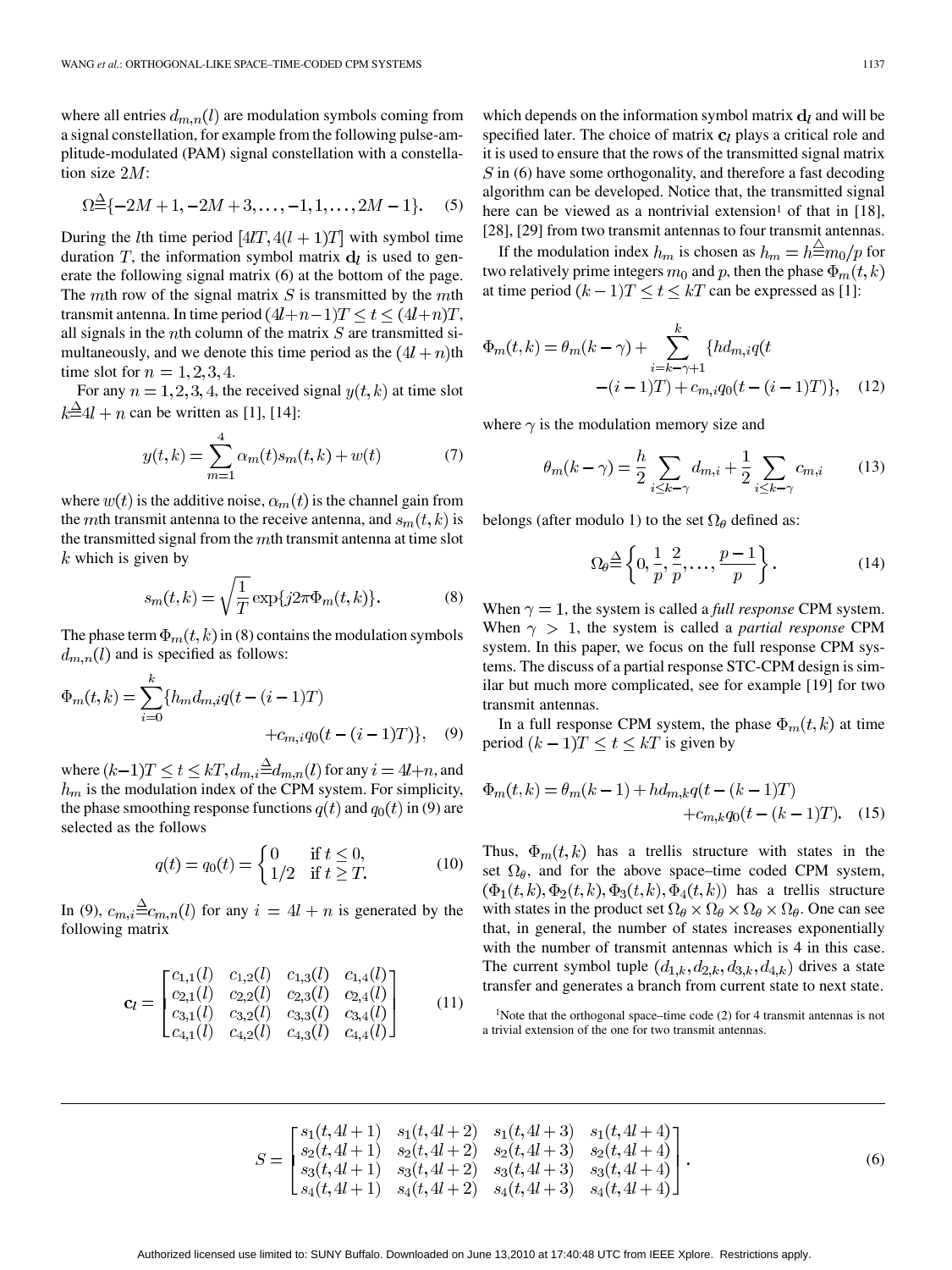The ML demodulation of the information sequence  $I$  over time period  $0 \le t \le 4l$  is [1], [14]

$$
\hat{\mathbf{I}} = \arg\min_{\mathbf{I}} \left\{ \sum_{k=1}^{4l} \int_0^T \left| y(t,k) - \sum_{m=1}^4 \alpha_m(t) s_m(t,k) \right|^2 dt \right\}.
$$
 (16)

When a Viterbi algorithm is considered to solve the above ML demodulation, each state in the trellis structure has  $(2M)^{L_0}$ coming branches and  $(2M)^{L_0}$  leaving branches, where  $L_0$  is the number of independent symbols  $d_{i,k}$  in the symbol tuple  $(d_{1,k}, d_{2,k}, d_{3,k}, d_{4,k})$ . The decoding complexity is thus prohibitive if there is no fast searching algorithm for the trellis branches in the ML decoding. In the following sections, we propose two different designs for the information symbol matrix  $\mathbf{d}_l$ for two space–time coded CPM schemes, respectively. In our designs, the branches at each state can be decomposed into several independent sets, and thus the branch searching (therefore the ML demodulation complexity) can be greatly reduced as we shall see in more details in next sections.

# III. FULL RESPONSE CPM SYSTEM WITH MODIFIED ORTHOGONAL SPACE–TIME CODING

In this section, we design a CPM system based on the modified orthogonal space–time code (2) for four transmit antennas and propose a fast decoding/demodulation algorithm.

## *A. Design CPM Signals*

A binary information sequence  $\{ \ldots, I_{1,l}, \ldots, I_{L,l}, \ldots \}$  is mapped to a symbol sequence  $\{ \ldots, e_{1,l}, e_{2,l}, e_{3,l}, \ldots \}$ , where  $L = 3\log_2(2M)$  and symbols are chosen from the signal constellation  $\Omega$  specified in (5). The information symbol matrix  $\mathbf{d}_l$  in (4) is constructed as follows:

$$
\mathbf{d}_{l} = \begin{bmatrix} e_{1,l} & -e_{2,l} & -e_{3,l} & 0 \\ e_{2,l} & -e_{1,l} & 0 & -e_{3,l} \\ e_{3,l} & 0 & -e_{1,l} & -e_{2,l} \\ 0 & e_{3,l} & e_{2,l} & e_{1,l} \end{bmatrix} .
$$
 (17)

In this case, the information symbol tuple  $(d_{1,k}, d_{2,k}, d_{3,k}, d_{4,k})$  $(e_{1,k},e_{2,k},e_{3,k},0)$ and  $e_{i,k}, k = 1, 2, 3$ , are three independent symbols from the constellation  $\Omega$ .

To generate the CPM signal waveforms  $s_m(t, k)$  in (8), we also need the matrix  $c_l$  in (11), which is related to the information symbol matrix  $\mathbf{d}_l$  and is specified as follows: [see (18) at the bottom of the page], where

$$
a_{i,l} = \text{mod}\left(\frac{e_{i,l}m_0}{p}, 2\right), \quad i = 1, 2, 3
$$
 (19)

where  $mod(x, y)$  is the modulo operation of x with base y and  $m_0/p = h$  is the modulation index of the CPM system. The reason of taking modulo 2 rather modulo 1 in the phase component is due to the fact that the smoothing response function is  $q(T) = q_0(T) = 1/2$  in (10) and 1/2 appears in the phase modulation in (13). We can see that the matrix  $c_l$  depends only on  $a_{1,l}, a_{2,l}$  and  $a_{3,l}$ , and all of  $a_{i,l}$  have at most  $2p_0$  possible values for all possible values of  $e_{i,l}$  in  $\Omega$ , where

$$
p_0 = \begin{cases} p, & \text{if } p \text{ is odd} \\ p/2, & \text{if } p \text{ is even} \end{cases}
$$
 (20)

since all of  $e_{1,l}, e_{2,l}$  and  $e_{3,l}$  are odd numbers, and  $m_0$  and p are relatively prime integers.

We now specify the transmission signals. At the time period between  $4lT$  and  $4(l + 1)T$ , the following signals are sent through the  $m$ th transmit antenna

$$
s_m(t, 4l+n) = \exp\{j2\pi\Phi_m(t, 4l+n)\}\
$$
  

$$
n = 1, 2, 3, 4
$$
 (21)

in which  $(4l + n - 1)T \le t \le (4l + n)T$ 

$$
\Phi_m(t, 4l + n) \n= \theta_m(4l + n - 1) \n+ hd_{m,n}(l)q(t - (4l + n - 1))T \n+ c_{m,n}(l)q_0(t - (4l + n - 1)T)
$$
\n(22)

and

$$
m(4l + n - 1)
$$
  
=  $\frac{h}{2} \sum_{i \le 4l + n - 1} d_{m,i} + \frac{1}{2} \sum_{i \le 4l + n - 1} c_{m,i}$  (23)

where for any  $i' = 4l + n', d_{m,i'} = d_{m,n'}(l)$  and  $c_{m,i'} =$  $c_{m,n'}(l)$  come from the matrices  $d_l$  and  $c_l$  in (17) and (18), respectively.

One can check that the transmitted signals have continuous phases at each transmit antenna. In the following, we want to check that during time period  $4lT \le t \le 4(l+1)T$ , the transmitted signal matrix  $S$  in (6) has a special structure like (2), and, therefore, a fast decoding algorithm can be developed as we shall see later. In fact, the  $4 \times 4$  transmitted signal matrix

$$
\mathbf{c}_{l} = \begin{bmatrix} 1 - a_{1,l} & 1 + a_{2,l} + a_{3,l} & 1 + a_{2,l} + a_{3,l} & 1 + a_{1,l} \\ -a_{2,l} & a_{1,l} + a_{3,l} & 1 + a_{2,l} & a_{1,l} + a_{3,l} \\ 1 - a_{3,l} & a_{3,l} & 1 + a_{1,l} + a_{2,l} & 1 + a_{1,l} + a_{2,l} \\ 0 & 0 & 0 & 0 \end{bmatrix}
$$
(18)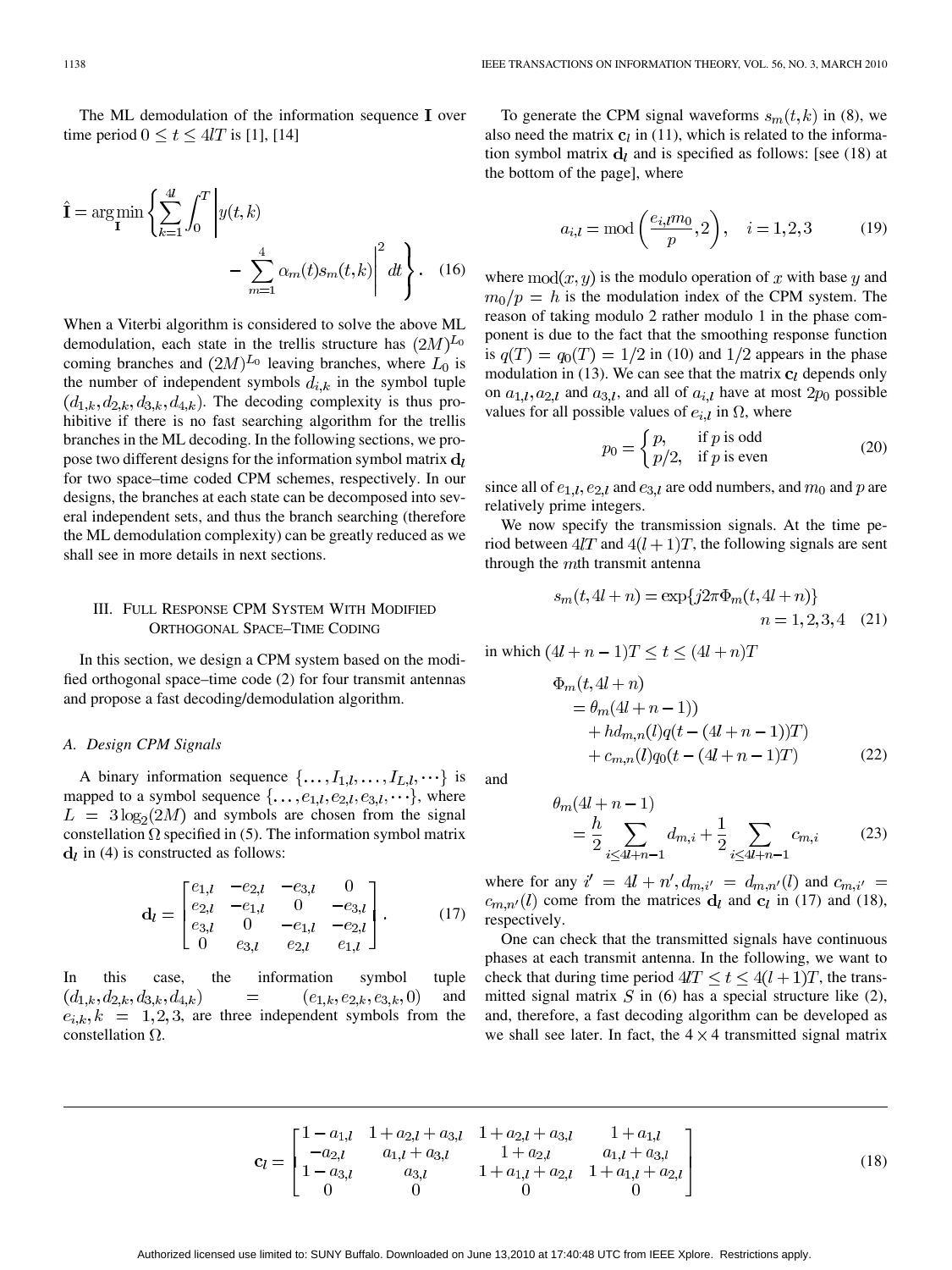can be further specified in (24) at the bottom of this page, where  $0 \leq \tau < T$ . For simplicity, let

$$
x_i = e^{j2\pi[e_{i,l}hq(\tau) - a_{i,l}q_0(\tau)]}, \quad i = 1, 2, 3 \tag{25}
$$

then the above signal matrix  $S$  can be written as the form in (26) at the bottom of the page, where

$$
E = \text{diag}\left\{e^{j2\pi[\theta_1(4l) + q_0(\tau)]}, e^{j2\pi\theta_2(4l)}\right\}
$$

$$
e^{j2\pi[\theta_3(4l) + q_0(\tau)]}, e^{j2\pi\theta_4(4l)}\right\}
$$
(27)

and

$$
F = \text{diag}\left\{1, e^{j2\pi a_{3,l}q_0(\tau)}, e^{j2\pi a_{2,l}q_0(\tau)}\right\}.
$$
\n
$$
e^{j2\pi a_{1,l}q_0(\tau)}.
$$
\n(28)

Let

$$
C(x_1, x_2, x_3) \stackrel{\triangle}{=} \begin{bmatrix} x_1 & -x_2^* & x_3^* & -1 \\ x_2 & x_1^* & e^{j2\pi q_0(\tau)} & -x_2^* \\ x_3 & -e^{-j2\pi q_0(\tau)} & -x_1^* & x_2^* \\ 1 & x_3 & x_2 & x_1 \end{bmatrix} . \tag{29}
$$

Then, according to (23), it is easy to check that

$$
S = EC(x_1, x_2, x_3)F_1
$$
 (30)

where

$$
F_1 = \text{diag}\left\{1, 1, e^{j\pi a_{3,l}}, e^{j\pi(a_{3,l} + a_{2,l})}\right\} F. \tag{31}
$$

Notice that  $C(x_1, x_2, x_3)$  in (29) has the same structure as the code in (2) and the matrices E and  $F_1$  in S are diagonal and unitary.



Fig. 2. Trellis structure of STC-CPM without fast-demodulation algorithm.

## *B. Fast Demodulation Algorithm*

By the trellis structure of the CPM transmission signals, the sequence detection in (16) can be implemented using the Viterbi algorithm. The trellis structure of the STC-CPM demodulation is illustrated in Fig. 2. For each state of the trellis, there are  $(2M)^3$  coming branches and  $(2M)^3$  leaving branches since  $L_0 = 3$  in this case. In order to search the survivor paths, the input symbol block  $(e_{1,l}, e_{2,l}, e_{3,l})$  and the branch metric from one state  $\theta_m(4l)$  to the next state  $\theta_m(4(l + 1))$ needs to be calculated and compared, where the input symbol block  $(e_{1,l}, e_{2,l}, e_{3,l})$  drives the state transfer from  $\theta_m(4l)$  to  $\theta_m(4(l+1))$ . Thus, we need to search all the branch metrics at the stage  $l$  as follows:

$$
(\hat{e}_{1,l}, \hat{e}_{2,l}, \hat{e}_{3,l})
$$
\n
$$
= \underset{(e_{1,l}, e_{2,l}, e_{3,l}) \in \Omega \times \Omega \times \Omega}{\arg \min} \left\{ \sum_{k=4l+1}^{4(l+1)} \int_{(k-1)T}^{kT} \left| y(t, k) - \sum_{m=1}^{4} \alpha_m(t) s_m(t, k) \right|^2 dt \right\}. \tag{32}
$$

$$
S = \begin{bmatrix} e^{j2\pi[\theta_{1}(4l) + e_{1,l}hq(\tau) + (1 - a_{1,l})q_{0}(\tau)]} & e^{j2\pi[\theta_{1}(4l+1) - e_{2,l}hq(\tau) + (1 + a_{2,l} + a_{3,l})q_{0}(\tau)]} \\ e^{j2\pi[\theta_{2}(4l) + e_{2,l}hq(\tau) - a_{2,l}q_{0}(\tau)]} & e^{j2\pi[\theta_{2}(4l+1) - e_{1,l}hq(\tau) + (a_{1,l} + a_{3,l})q_{0}(\tau)]} \\ e^{j2\pi[\theta_{3}(4l) + e_{3,l}hq(\tau) + (1 - a_{3,l})q_{0}(\tau)]} & e^{j2\pi[\theta_{3}(4l+1) + a_{3,l}q_{0}(\tau)]} \\ e^{j2\pi[\theta_{1}(4l+2) - e_{3,l}hq(\tau) + (1 + a_{2,l} + a_{3,l})q_{0}(\tau)]} & e^{j2\pi[\theta_{1}(4l+3) + (1 + a_{1,l})q_{0}(\tau)]} \\ e^{j2\pi[\theta_{2}(4l+2) + (1 + a_{2,l})q_{0}(\tau)]} & e^{j2\pi[\theta_{2}(4l+3) - e_{3,l}hq(\tau) + (a_{1,l} + a_{3,l})q_{0}(\tau)]} \\ e^{j2\pi[\theta_{3}(4l+2) - e_{1,l}hq(\tau) + (1 + a_{1,l} + a_{2,l})q_{0}(\tau)]} & e^{j2\pi[\theta_{3}(4l+3) - e_{2,l}hq(\tau) + (1 + a_{1,l} + a_{2,l})q_{0}(\tau)]} \\ e^{j2\pi[\theta_{3}(4l+2) + e_{2,l}hq(\tau)]} & e^{j2\pi[\theta_{3}(4l+3) - e_{2,l}hq(\tau) + (1 + a_{1,l} + a_{2,l})q_{0}(\tau)]} \end{bmatrix}
$$
(24)

$$
S = E \begin{bmatrix} x_1 & e^{j2\pi[\theta_1(4l+1) - \theta_1(4l)]} x_2^* & e^{j2\pi[\theta_1(4l+2) - \theta_1(4l)]} x_3^* & e^{j2\pi[\theta_1(4l+3) - \theta_1(4l)]} \\ x_2 & e^{j2\pi[\theta_2(4l+1) - \theta_2(4l)]} x_1^* & e^{j2\pi[\theta_2(4l+2) - \theta_2(4l) + q_0(\tau)]} & e^{j2\pi[\theta_2(4l+3) - \theta_2(4l)]} x_3^* \\ x_3 & e^{j2\pi[\theta_3(4l+1) - \theta_3(4l) - q_0(\tau)]} & e^{j2\pi[\theta_3(4l+2) - \theta_3(4l)]} x_1^* & e^{j2\pi[\theta_3(4l+3) - \theta_3(4l)]} x_2^* \\ 1 & e^{j2\pi[\theta_4(4l+1) - \theta_4(4l)]} x_3 & e^{j2\pi[\theta_4(4l+2) - \theta_4(4l)]} x_2 & e^{j2\pi[\theta_4(4l+3) - \theta_4(4l)]} x_1 \end{bmatrix} F
$$
(26)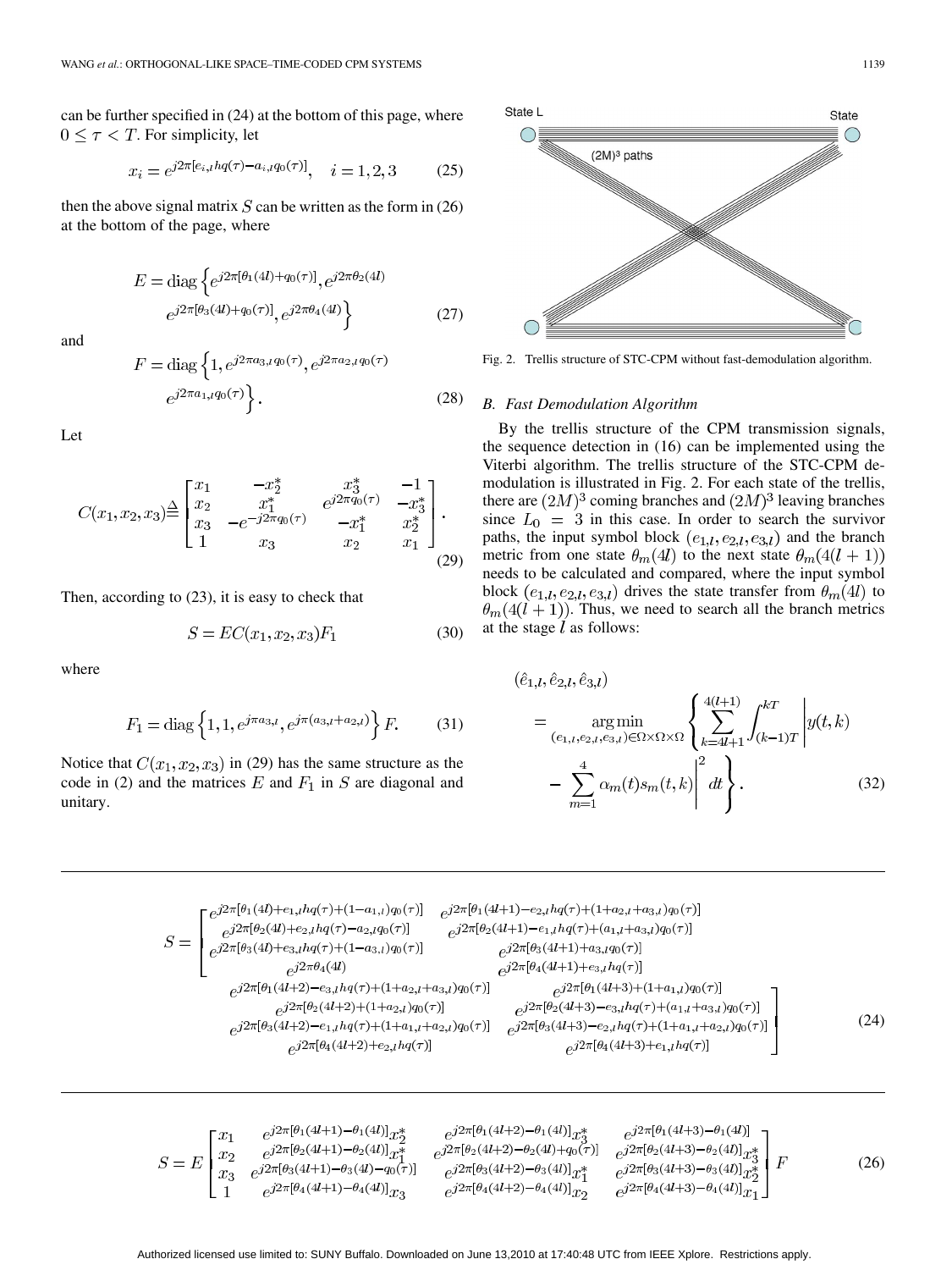

Fig. 3. Trellis structure of STC-CPM with fast demodulation algorithm.

We can see that the complexity of the branch searching in this case is  $(2M)^3$ .

In the following, we simplify the above branch searching by taking advantage of the special trellis structure of the proposed STC-CPM system, as illustrated in Fig. 3. The basic idea is to divide the total  $(2M)^3$  paths into several groups and fast searching can be implemented in each group. The idea is further elaborated as follows.

Assume that the channel state information  $\alpha_m(t)$  does not change in each space–time block duration  $[4IT, 4(l+1)T]$ . Let  $A = [\alpha_1(t)\alpha_2(t)\alpha_3(t)\alpha_4(t)]$ , and  $Y(l) = [y(t, 4l+1)y(t, 4l+1)]$  $2)y(t, 4l + 3)y(t, 4l + 4)$ , then the branch metric (32) can be rewritten as

$$
(\hat{e}_{1,l}, \hat{e}_{2,l}, \hat{e}_{3,l})
$$
  
= 
$$
\underset{(e_{1,l}, e_{2,l}, e_{3,l}) \in \Omega \times \Omega \times \Omega}{\arg \min} \int_{0}^{T} \sum_{n=1}^{4} \left| y(\tau, 4l + n) - \sum_{m=1}^{4} \alpha_m(\tau) s_m(\tau, 4l + n) \right|^2 d\tau
$$
  
= 
$$
\underset{(e_{1,l}, e_{2,l}, e_{3,l}) \in \Omega \times \Omega \times \Omega}{\arg \min} \int_{0}^{T} ||Y(l) - AS||_{F}^{2} d\tau
$$
(33)

where  $||V||_F$  is the Frobenius norm<sup>2</sup> of matrix V. Notice that

$$
|Y(l) - AS||_F^2
$$
  
= tr[(Y(l) - AS)<sup>7t</sup>(Y(l) - AS)]  
= tr[Y(l)<sup>7t</sup>Y(l)] - 2Re{tr[Y(l)<sup>7t</sup> AS]}  
+ tr[A<sup>7t</sup> ASS<sup>7t</sup>] (34)

where  $\mathcal{H}$  stands for the complex conjugate and transpose of a matrix. From (30), we know that  $S = EC(x_1, x_2, x_3)F_1$ , where E and  $F_1$  depend only on  $a_{1,l}, a_{2,l}$  and  $a_{3,l}$  as we can see from  $(27)(29)$ – $(30)$ . We observe that for any fixed  $a_{1,l}, a_{2,l}$ and  $a_{3,l}$ ,  $\text{tr}[Y(l)^{\mathcal{H}}AS + S^{\mathcal{H}}A^{\mathcal{H}}Y(l)]$  is a linear combination of the first order of  $x_1, x_2, x_3$  or their conjugates  $x_1^*, x_2^*, x_3^*$ , and

<sup>2</sup>The Frobenius norm of  $V$  is given by

$$
||V||_F^2 = \text{tr}(V^{\mathcal{H}}V) = \text{tr}(VV^{\mathcal{H}}) = \sum_{i,j} |v_{i,j}|^2.
$$

 $tr[A^{\mathcal{H}}ASS^{\mathcal{H}}]$  is a linear combination of the second order of them. Furthermore, there are no terms of  $x_i x_j, x_i x_j^*$  and  $x_i^* x_j^*$ with  $i \neq j$  in  $\text{tr}[A^{\mathcal{H}}ASS^{\mathcal{H}}]$  (see Appendix for the proof). Thus, the branch metric in (33) can be written as the following sum of three functions that depend only on each of the three variables  $x_1, x_2$  and  $x_3$ , respectively,

$$
\int_0^T ||Y(l) - AS||_F^2 d\tau = f_1(x_1, a_{1,l}, a_{2,l}, a_{3,l}) + f_2(x_2, a_{1,l}, a_{2,l}, a_{3,l}) + f_3(x_3, a_{1,l}, a_{2,l}, a_{3,l}).
$$
 (35)

From (25), we know that  $x_i = e^{j2\pi [e_{i,l}hq(\tau)-a_{i,l}q_0(\tau)]}, i =$  $1, 2, 3$ , are independent each other if the information symbols  $e_{1,l}, e_{2,l}$  and  $e_{3,l}$  are independent each other. Therefore, for any fixed  $a_{1,l}, a_{2,l}, a_{3,l}$ , the three functions  $f_i(x_i, a_{1,l}, a_{2,l}, a_{3,l}), i = 1, 2, 3$ , are independent each other.

Recall that all of  $a_{i,l}$ ,  $i = 1, 2, 3$ , have only  $2p_0$  possible values, where  $p_0$  is specified in (20). More precisely, since  $a_{i,l} =$  $mod(e_{i,l}m_0/p, 2), i = 1, 2, 3$ , every  $a_{i,l}$  belongs to the following set  $G$ :

$$
G \stackrel{\triangle}{=} \begin{cases} \{0, \frac{1}{p_0}, \frac{2}{p_0}, \dots, \frac{2p_0 - 1}{p_0}\} & \text{if } p \text{ is odd,} \\ \left\{\frac{1}{p}, \frac{1}{p} + \frac{1}{p_0}, \frac{1}{p} + \frac{2}{p_0}, \dots, \frac{1}{p} + \frac{2p_0 - 1}{p_0}\right\} & \text{if } p \text{ is even,} \\ p_0 = \frac{p}{2} \\ (36) \end{cases}
$$

Again, since  $a_{i,l} = \text{mod}(e_{i,l}m_0/p, 2)$ , for a fixed  $a_{i,l}$ , symbol  $e_{i,l}$  has to be in the following set  $\Omega(a_{i,l})$ :

$$
\Omega(a_{i,l}) \triangleq \{ n \in \Omega : \text{mod}(nm_0/p, 2) = a_{i,l} \} \tag{37}
$$

where  $\Omega$  is specified in (5). The number of elements in  $\Omega(a_{i,l})$ is at most  $2M/(2p_0)$ . Thus, the branch metric minimization in (33) can be simplified as

$$
\min_{(e_{1,l}, e_{2,l}, e_{3,l}) \in \Omega \times \Omega \times \Omega} \int_{0}^{T} ||Y(l) - AS||_{F}^{2} d\tau
$$
\n
$$
= \min_{(a_{1,l}, a_{2,l}, a_{3,l}) \in G \times G \times G}
$$
\n
$$
\left\{ \min_{e_{1,l} \in \Omega(a_{1,l}), e_{2,l} \in \Omega(a_{2,l}), e_{3,l} \in \Omega(a_{3,l})} \sum_{i=1}^{3} f_{i}(x_{i}, a_{1,l}, a_{2,l}, a_{3,l}) \right\}
$$
\n
$$
= \min_{(a_{1,l}, a_{2,l}, a_{3,l}) \in G \times G \times G}
$$
\n
$$
\times \left\{ \min_{e_{1,l} \in \Omega(a_{1,l})} f_{1}(x_{1}, a_{1,l}, a_{2,l}, a_{3,l}) + \min_{e_{2,l} \in \Omega(a_{2,l})} f_{2}(x_{2}, a_{1,l}, a_{2,l}, a_{3,l}) \right\} + \min_{e_{3,l} \in \Omega(a_{3,l})} f_{3}(x_{3}, a_{1,l}, a_{2,l}, a_{3,l}) \right\}.
$$
\n(38)

The first equation is due to the definition of  $a_{i,l}$  =  $\text{mod}(e_{i,l}mo/p, 2), i = 1, 2, 3$ , and the definition of  $\Omega(a_{i,l})$  in (3.19). The last equation hold because  $f_1(x_1, a_{1,l}, a_{2,l}, a_{3,l})$ depends only on  $e_{1,l}$ ,  $f_2(x_2, a_{1,l}, a_{2,l}, a_{3,l})$  depends only on  $e_{2,l}$ , and  $f_3(x_3, a_{1,l}, a_{2,l}, a_{3,l})$  depends only on  $e_{3,l}$ .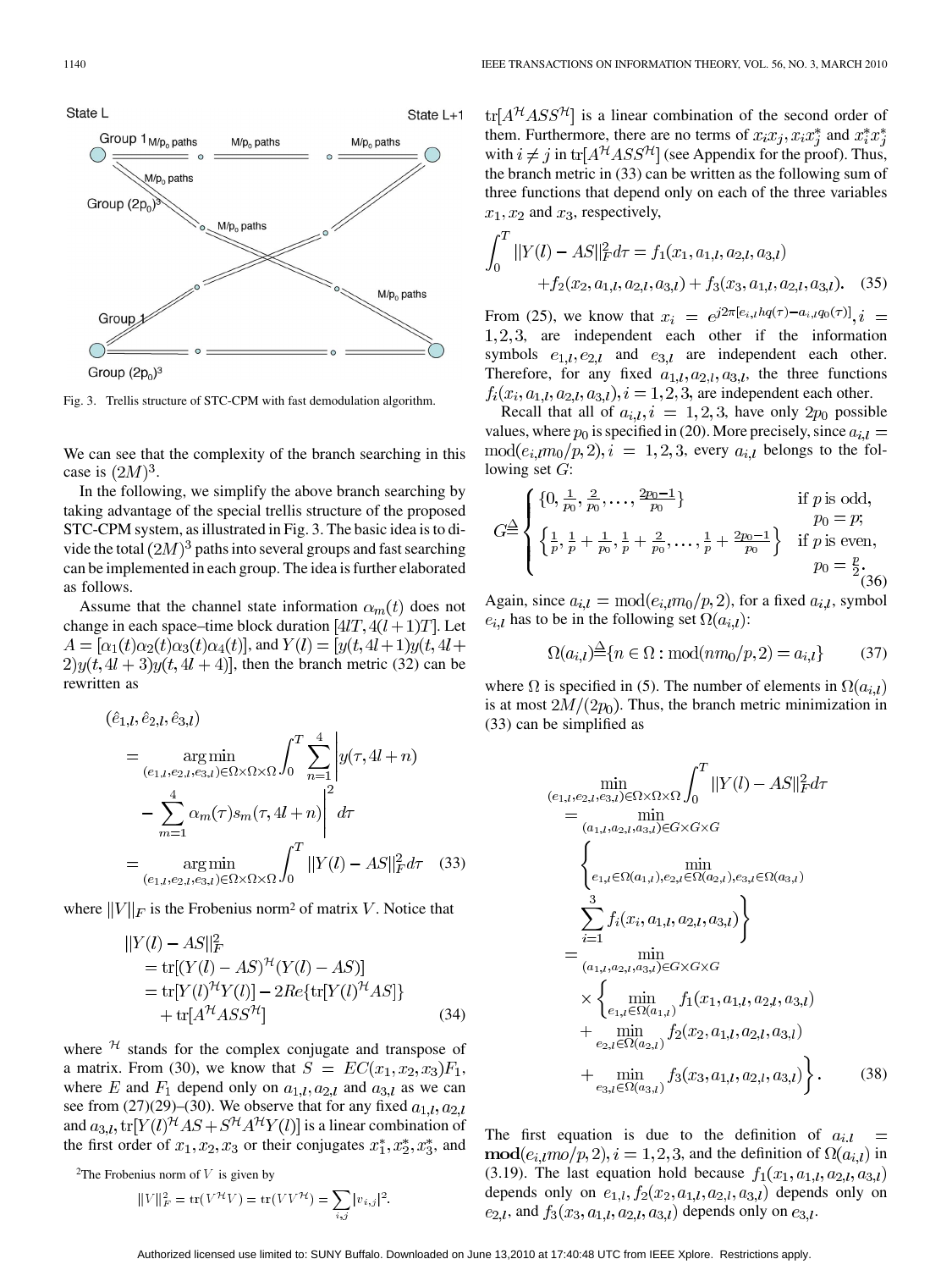Therefore, the branch searching in (32), or equivalently in (33), can be simplified as

$$
(\hat{e}_{1,l}, \hat{e}_{2,l}, \hat{e}_{3,l})
$$
\n
$$
= \arg \min_{(a_{1,l}, a_{2,l}, a_{3,l}) \in G \times G \times G}
$$
\n
$$
\begin{cases}\n\min_{e_{1,l} \in \Omega(a_{1,l})} f_1(x_1, a_{1,l}, a_{2,l}, a_{3,l})\n+ \min_{e_{2,l} \in \Omega(a_{2,l})} f_2(x_2, a_{1,l}, a_{2,l}, a_{3,l})\n+ \min_{e_{3,l} \in \Omega(a_{3,l})} f_3(x_3, a_{1,l}, a_{2,l}, a_{3,l})\n\end{cases}
$$
\n(39)

We can see that the complexity of the above searching algorithm is at most  $(2p_0)^3 3(2M/(2p_0)) = 24p_0^2 M$ , while the complexity of the original branch searching in (32) is  $(2M)^3$ . We note that,  $p_0$  depends only on the CPM modulation index  $h$ , not on the signal constellation size  $2M$ , and  $p_0$  is usually much smaller than  $2M$ . Therefore, the complexity of the new search algorithm is, in general, much less than that of the original algorithm. For example, when  $h = 1/2$  is considered in a CPM system,  $p_0 = 1$ . In this case, the complexity of the new branch searching is at most  $24M$  while the original one is  $8M^3$ .

# IV. FULL RESPONSE CPM SYSTEM WITH QUASI-ORTHOGONAL SPACE–TIME CODING

Since the rate of the space–time block codes from orthogonal designs cannot be greater than 3/4 for more than two transmit antennas [10], [20], the following quasi-orthogonal space–time codes were proposed by relaxing the orthogonality constraint [16], [17]

$$
\begin{bmatrix} x_1 & x_2 & x_3 & x_4 \ x_2^* & -x_1^* & x_4^* & -x_3^* \ x_3 & x_4 & x_1 & x_2 \ x_4^* & -x_3^* & x_2^* & -x_1^* \end{bmatrix}
$$
 (40)

with rate 1 for four transmit antennas. The code (40) also has a fast decoding, but does not have full diversity and the diversity is only 2 if all 4 information symbols  $x_i$ ,  $i = 1, 2, 3, 4$ , are independently from the same constellation. Later, a quasi-orthogonal space–time code with full diversity based on (40) was proposed in [21], where the basic idea is that the information symbols  $x_1$  and  $x_2$  are chosen independently from a signal constellation A while the information symbols  $x_3$  and  $x_4$  are chosen independently from a rotated version of the constellation  $A$ . The optimal rotation angles, in the sense of achieving the maximal diversity product or coding gain, of QAM and equilateral triangular constellations were also obtained in [21]. Similar to the idea used in [21], by using the quasi-orthogonal design (40) we try to design a quasi-orthogonal space–time coded CPM system with full diversity for 4 transmit antennas.

## *A. Design CPM Signals*

A binary information sequence  $\{ \ldots, I_{1,l}, \ldots, I_{L,l}, \ldots \}$  is mapped to a symbol sequence  $\{\ldots, e_{1,l}, e_{2,l}, e_{3,l}, e_{4,l}, \ldots\},\$ where  $e_{1,l}$  and  $e_{2,l}$  are chosen from the following signal constellation

$$
\Omega = \{-2M + 1, \dots, -1, 1, \dots, 2M - 1\} \tag{41}
$$

while  $e_{3,l}$  and  $e_{4,l}$  are chosen from another signal constellation as follows:

$$
\tilde{\Omega} = \{-2(\tilde{M} - 1), \dots, -2, 0, 2, \dots, 2\tilde{M}\}
$$
 (42)

and  $L = 2\log_2(2M) + 2\log_2(2\tilde{M})$ , where M and  $\tilde{M}$  may be the same. From (41) and (42), one can see that, if  $M = M$ , then, the constellation  $\Omega$  is a shift of  $\Omega$  in the phase domain, i.e.,  $\Omega = \Omega + 1$ , which is corresponding to a rotation in the signal domain. This part is different from that for the modified orthogonal space–time block coding proposed in Section III, where all information symbols  $e_{i,l}$  are taken from the same constellation  $\Omega$ . The reason of choosing the above two different constellations  $\Omega$ and  $\Omega$  is that we want to produce a quasi-orthogonal block code for the transmitted signal matrix  $S$  such that symbols  $x_1$  and  $x_2$ are chosen from a constellation while symbols  $x_3$  and  $x_4$  are chosen from a rotated version of the constellation for the purpose of achieving the full diversity [21]. With the information symbols  $e_{1,l}, \ldots, e_{4,l}$ , the matrix  $d_l$  in (4) can be constructed as follows:

$$
\mathbf{d}_{l} = \begin{bmatrix} e_{1,l} & e_{2,l} & e_{3,l} & e_{4,l} \\ -e_{2,l} & -e_{1,l} & -e_{4,l} & -e_{3,l} \\ e_{3,l} & e_{4,l} & e_{1,l} & e_{2,l} \\ -e_{4,l} & -e_{3,l} & -e_{2,l} & -e_{1,l} \end{bmatrix} . \tag{43}
$$

Similar to Section III, to generate the CPM signal waveforms  $s_m(t, k)$  in (8), we also need matrix  $\mathbf{c}_l$  in (11), which is related to the symbol matrix  $\mathbf{d}_l$  and can be specified as in (44) at the bottom of the page, where

$$
a_{i,l} = \text{mod}\left(\frac{e_{i,l}m_0}{p}, 2\right), \quad i = 1, 2, 3, 4 \tag{45}
$$

where  $m_0/p = h$  is the modulation index. Similar to (18)–(19), matrix  $c_l$  depends only on  $a_{1,l}, a_{2,l}, a_{3,l}$  and  $a_{4,l}$ , and all of  $a_{i,l}$ have at most  $2p_0$  possible values, where

$$
p_0 = \begin{cases} p, & \text{if } p \text{ is odd} \\ p/2, & \text{if } p \text{ is even.} \end{cases}
$$
 (46)

$$
\mathbf{c}_{l} = \begin{bmatrix} a_{3,l} - a_{1,l} & a_{4,l} - a_{2,l} & a_{1,l} - a_{3,l} & a_{2,l} - a_{4,l} \\ 1 + a_{2,l} + a_{3,l} & 1 + a_{1,l} + a_{4,l} & 1 + a_{1,l} + a_{4,l} & 1 + a_{2,l} + a_{3,l} \\ 0 & 0 & 0 & 0 \\ 1 + a_{3,l} + a_{4,l} & 1 + a_{3,l} + a_{4,l} & 1 + a_{1,l} + a_{2,l} & 1 + a_{1,l} + a_{2,l} \end{bmatrix}
$$
(44)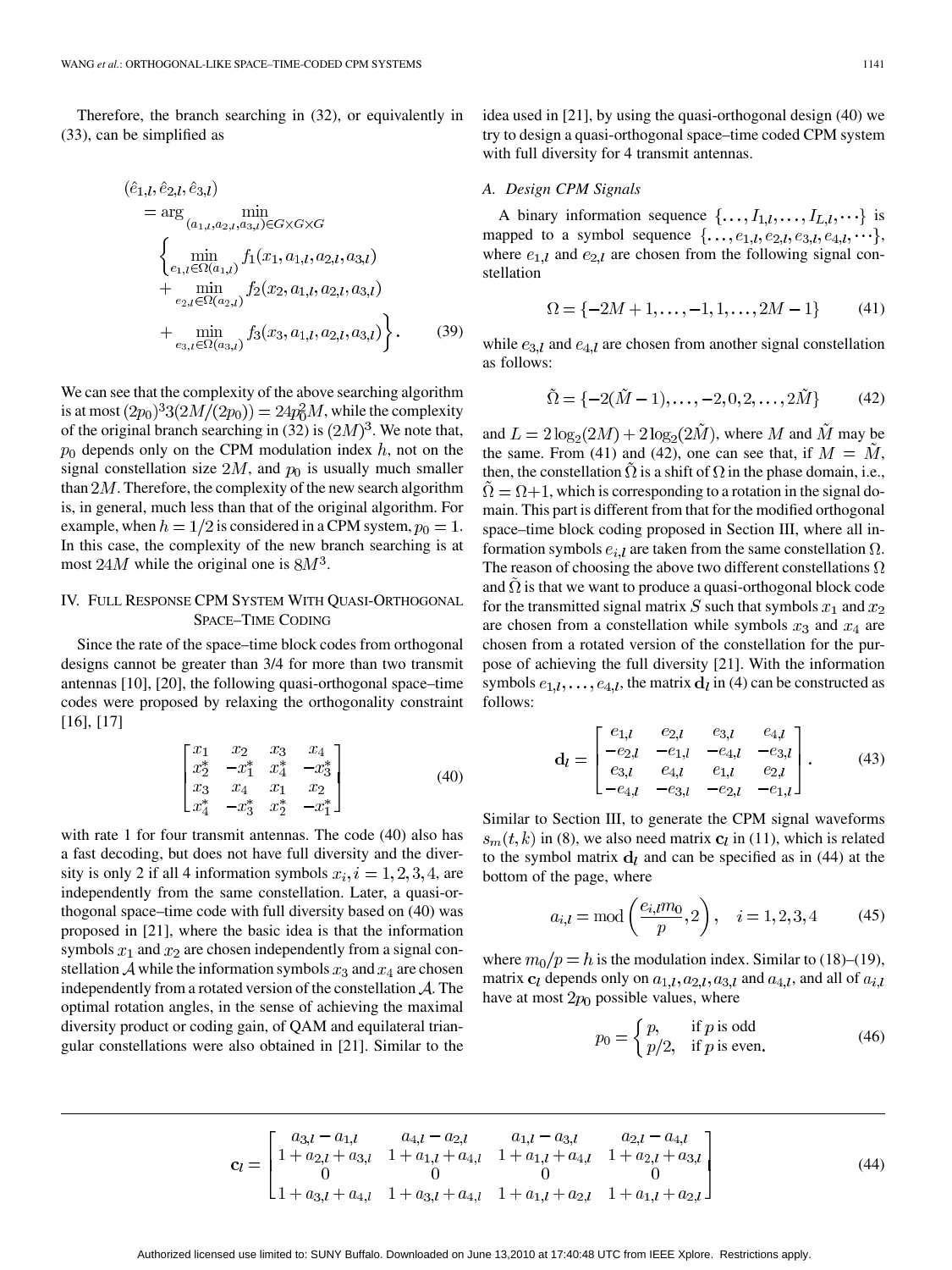For simplicity, let

$$
x_i = e^{j2\pi[e_{i,l}hq(\tau) - a_{i,l}q_0(\tau)]}, \quad i = 1, 2, 3, 4 \tag{47}
$$

and

$$
C(x_1, x_2, x_3, x_4) = \begin{bmatrix} x_1 & x_2 & x_3 & x_4 \\ x_2^* & -x_1^* & x_4^* & -x_3^* \\ x_3 & x_4 & x_1 & x_2 \\ x_4^* & -x_3^* & x_2^* & -x_1^* \end{bmatrix}
$$
 (48)

then, the transmitted signal matrix  $S$  at time period between  $4/T$ and  $4(l + 1)T$  can be written as

$$
S = EC(x_1, x_2, x_3, x_4)F_1
$$
\n(49)

where

$$
E = \text{diag}\left\{e^{j2\pi\theta_1(4l)}, e^{j2\pi[\theta_2(4l) + q_0(\tau)]}, e^{j2\pi\theta_3(4l)}, e^{j2\pi[\theta_4(4l) + q_0(\tau)]}\right\}
$$
(50)

and

$$
F_1 = \text{diag}\left\{e^{j2\pi a_{3,l}q_0(\tau)}, e^{j\pi[2a_{4,l}q_0(\tau)+a_{3,l}]},\right.e^{j\pi[2a_{1,l}q_0(\tau)+a_{3,l}+a_{4,l}]}, e^{j\pi[2a_{2,l}q_0(\tau)+a_{1,l}+a_{3,l}+a_{4,l}]}\right\}.
$$
\n(51)

One can see that the space–time code  $C(x_1, x_2, x_3, x_4)$  in (48) has the same form as the quasi-orthogonal design in (40). Notice that  $e_{1,l}$  and  $e_{2,l}$  are chosen from  $\Omega$  while  $e_{3,l}$  and  $e_{4,l}$ are chosen from  $\Omega$ , the resulting signal constellation for  $x_3$  and  $x_4$  is a rotated version of the constellation for  $x_1$  and  $x_2$ . It is not difficult to check that the quasi-orthogonal space–time code  $C(x_1, x_2, x_3, x_4)$  in (48) achieves the full diversity [21]. If all information symbols  $e_{i,l}$ ,  $i = 1, 2, 3, 4$ , are from the same constellation  $\Omega$ , then it is easy to see that the  $4 \times 4$  space–time code C or S has only rank 2 at any time  $\tau$ , which would result in degraded performance as we will see in the simulations in Section V. A remark here is that although the minimum rank of  $S$  for a nonzero information symbol vector and the diversity order of code  $C$ , i.e., the minimum rank of the difference matrix of two distinct matrices C, are both 2 at any time  $\tau$ , the diversity order of S may not be 2 at any time  $\tau$ , since the CPM is a nonlinear modulation and different from linear modulations. In other words, the diversity order of the quasi-orthogonal ST-CPM (nonrotated) may be higher than 2.

## *B. Fast Demodulation Algorithm*

Similar to the fast demodulation algorithm developed in Section III, we assume that the channel state information  $\alpha_m(t)$  is constant during a space–time coding block  $[4lT, 4(l + 1)T]$ . Let  $A = [\alpha_1(t)\alpha_2(t)\alpha_3(t)\alpha_4(t)]$ , and  $Y(l) = [y(t, 4l + 1)y(t, 4l + 2)y(t, 4l + 3)y(t, 4l + 4)]$ , then the branch metric at stage  $l$  can be calculated as

$$
(\hat{e}_{1,l}, \hat{e}_{2,l}, \hat{e}_{3,l}, \hat{e}_{4,l})
$$
\n
$$
= \underset{(e_{1,l}, e_{2,l}, e_{3,l}, e_{4,l}) \in \Omega \times \Omega \times \tilde{\Omega} \times \tilde{\Omega}}{\arg \min} \int_{0}^{T} \sum_{n=1}^{4} \left| y(\tau, 4l + n) - \sum_{m=1}^{4} \alpha_m(\tau) s_m(\tau, 4l + n) \right|^2 d\tau
$$
\n
$$
= \underset{(e_{1,l}, e_{2,l}, e_{3,l}, e_{4,l}) \in \Omega \times \Omega \times \tilde{\Omega} \times \tilde{\Omega}}{\arg \min} \int_{0}^{T} ||Y(l) - AS||_{F}^{2} d\tau.
$$
\n(52)

We can see that the decoding complexity of the above branch searching is  $(2M)^2(2\tilde{M})^2 = 16(M\tilde{M})^2$ . Next, we would like to simplify the branch searching. Notice that

$$
||Y(l) - AS||_F^2 = \text{tr}[Y(l)^{\mathcal{H}}Y(l)]
$$

$$
- \text{Re}\{\text{tr}[Y(l)^{\mathcal{H}}AS]\} + \text{tr}[A^{\mathcal{H}}ASS^{\mathcal{H}}]. \quad (53)
$$

Because of the quasi-orthogonal structure of the signal matrix S in (49), for any fixed  $a_{i,l}$ ,  $i = 1, 2, 3, 4$ , the branch metric in (52) can be written as a sum of two functions whose variables depend on pairs  $(x_1, x_3)$  and  $(x_2, x_4)$ , respectively, i.e.,

$$
\int_{0}^{T} ||Y(l) - AS||_{F}^{2} d\tau
$$
\n
$$
= f_{13}(x_{1}, x_{3}, a_{1,l}, a_{2,l}, a_{3,l}, a_{4,l})
$$
\n
$$
+ f_{24}(x_{2}, x_{4}, a_{1,l}, a_{2,l}, a_{3,l}, a_{4,l}). \tag{54}
$$

For more details about the decomposition of a quasi-orthogonal code, we refer the reader to [16], [17], [21]. From (47), we have  $x_i = e^{j2\pi[e_{i,l}hq(\tau)-a_{i,l}q_0(\tau)]}, \quad i = 1, 2, 3, 4.$  Clearly, for any fixed  $a_{i,l}$ ,  $i = 1, 2, 3, 4$ , the above two functions  $f_{13}$  and  $f_{24}$ are independent since information symbol pairs  $(e_{1,l}, e_{3,l}) \in$  $\Omega \times \overline{\Omega}$  and  $(e_{2,l}, e_{4,l}) \in \Omega \times \overline{\Omega}$  are independent.

Recall that all of  $a_{i,l}$ ,  $i = 1, 2, 3, 4$ , have at most  $2p_0$  possible values, where  $p_0$  is specified in (46). More precisely,  $a_{1,l}$  and  $a_{2,l}$  belong to the following set  $G$ 

$$
G = \begin{cases} \{0, \frac{1}{p_0}, \frac{2}{p_0}, \dots, \frac{2p_0 - 1}{p_0}\}, & \text{if } p \text{ is odd} \\ \left\{\frac{1}{p}, \frac{1}{p} + \frac{1}{p_0}, \frac{1}{p} + \frac{2}{p_0}, \dots, \frac{1}{p} + \frac{2p_0 - 1}{p_0}\right\}, & \text{if } p \text{ is even} \\ p_0 = \frac{p}{\sqrt{5}}, & \text{if } p \text{ is even} \end{cases}
$$

and  $a_{3,l}$  and  $a_{4,l}$  belong to the following set  $\tilde{G}$ 

$$
\tilde{G} = \left\{0, \frac{1}{p_0}, \frac{2}{p_0}, \dots, \frac{2p_0 - 1}{p_0}\right\}
$$
\n(56)

which is different from the set  $G$  in (55) because constellation  $\tilde{\Omega}$  in (42) is different from constellation  $\Omega$  in (41). Since  $a_{i,l} = \text{mod}(e_{i,l}m_0/p, 2), i = 1, 2, 3, 4$ , if  $a_{1,l}$  and  $a_{2,l}$  are fixed,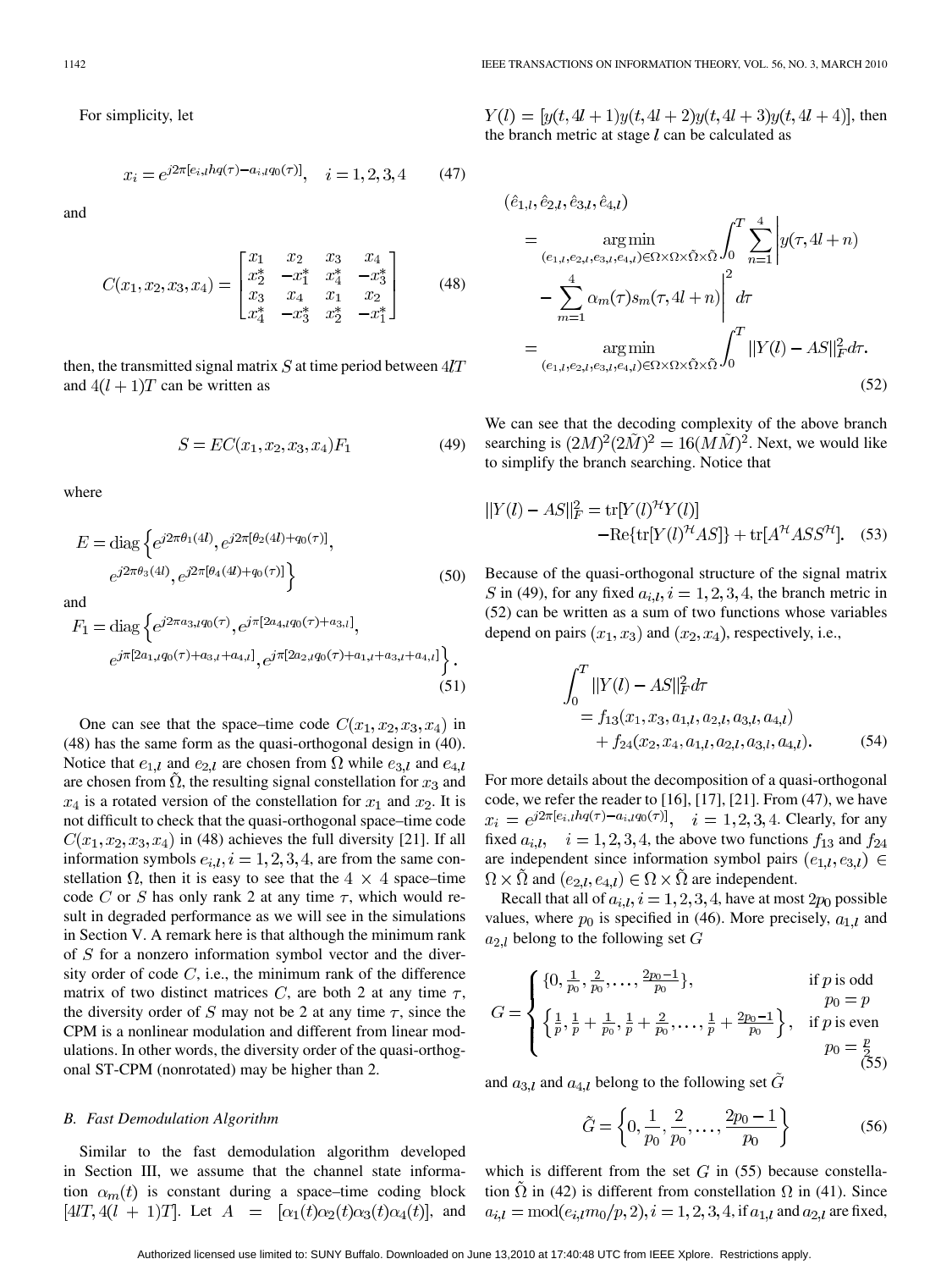then  $e_{1,l}$  and  $e_{2,l}$  belong to the following sets  $\Omega(a_{i,l}), i = 1, 2,$ respectively

$$
\Omega(a_{i,l}) = \{ n \in \Omega : \text{mod}(nm_0/p, 2) = a_{i,l} \}
$$
  
 $i = 1, 2$  (57)

where  $\Omega$  is specified in (41). The number of elements in  $\Omega(a_{i,l})$ is at most  $2M/(2p_0)$ . If  $a_{3,l}$  and  $a_{4,l}$  are fixed, then  $e_{3,l}$  and  $e_{4,l}$ belong to the following sets  $\Omega(a_{i,l}), i = 3, 4$ , respectively

$$
\tilde{\Omega}(a_{i,l}) = \{ n \in \tilde{\Omega} : \text{mod}(nm_0/p, 2) = a_{i,l} \}
$$
  
  $i = 3, 4$  (58)

where  $\tilde{\Omega}$  is specified in (42). The number of elements in  $\tilde{\Omega}(a_{i,l})$ is at most  $2\tilde{M}/(2p_0)$ .

From (54), the minimization of the branch metric in (52) can be rewritten as

$$
\min_{(e_{1,l}, e_{2,l}, e_{3,l}, e_{4,l}) \in \Omega \times \Omega \times \tilde{\Omega} \times \tilde{\Omega}} \int_{0}^{T} ||Y(l) - AS||_{F}^{2} d\tau
$$
\n
$$
= \min_{(a_{1,l}, a_{2,l}, a_{3,l}, a_{4,l}) \in G \times G \times \tilde{G} \times \tilde{G}}
$$
\n
$$
\begin{cases}\n\min_{(e_{1,l}, e_{3,l}) \in \Omega(a_{1,l}) \times \tilde{\Omega}(a_{3,l})} \\
f_{13}(x_{1}, x_{3}, a_{1,l}, a_{2,l}, a_{3,l}, a_{4,l}) \\
+ \min_{(e_{2,l}, e_{4,l}) \in \Omega(a_{2,l}) \times \tilde{\Omega}(a_{4,l})} \\
f_{24}(x_{2}, x_{4}, a_{1,l}, a_{2,l}, a_{3,l}, a_{4,l})\n\end{cases}
$$
\n(59)

Therefore, the branch searching (52) can be simplified as

$$
(\hat{e}_{1,l}, \hat{e}_{2,l}, \hat{e}_{3,l}, \hat{e}_{4,l})
$$
\n
$$
= \arg \min_{(a_{1,l}, a_{2,l}, a_{3,l}, a_{4,l}) \in G \times G \times \tilde{G} \times \tilde{G}}
$$
\n
$$
\begin{cases}\n\min \\
(\sum_{(e_{1,l}, e_{3,l}) \in \Omega(a_{1,l}) \times \tilde{\Omega}(a_{3,l})} f_{13}(x_1, x_3, a_{1,l}, a_{2,l}, a_{3,l}, a_{4,l}) + \min \\
(e_{2,l}, e_{4,l}) \in \Omega(a_{2,l}) \times \tilde{\Omega}(a_{4,l})\n\end{cases}
$$
\n
$$
f_{24}(x_2, x_4, a_{1,l}, a_{2,l}, a_{3,l}, a_{4,l}) \qquad (60)
$$

The decoding complexity of the above branch searching is  $(2p_0)^4(2M+2M)/(2p_0) = 16p_0^3(M+M)$ , while the original one is  $16(M\tilde{M})^2$ . Notice that,  $p_0$  depends only on the CPM modulation index  $h$ , not on the signal constellation size 2M or 2M, and  $p_0$  is usually much smaller than 2M and  $2\tilde{M}$ . For example, when  $h = 1/2$  is considered in a CPM system,  $p_0 = 1$ . In this case, the complexity of the new branch

#### V. SIMULATION RESULTS

In this section, we compare the performances of the modified orthogonal ST-CPM system for four transmit antennas, the quasi-orthogonal ST-CPM system also for four transmit antennas, and the OST-CPM system [18], [28], [29] for two transmit antennas. One receive antenna is used in all the simulations. The channel coefficients are zero mean complex Gaussian random variables with variance 1. We assume the channel is *quasi-static*, i.e., the channel coefficients are constant during one block transmission, and change independently from one block to another. In all simulations, we set the full response CPM systems with the modulation index  $h = 1/2$  and the smoothing phase functions if if  $t \leq 0$ ; and  $q_0(t) = q(t) = 1/2$  if  $t > T$ . The initial phases for all 4 transmit antennas are set to 0.

The signal constellation  $\Omega = \{-2M+1, \ldots, -1, 1, 2M-1\}$ is used in the conventional one transmitter CPM system, the OST-CPM system for two transmit antennas in [18], [28], and [29] the modified orthogonal ST-CPM system for four transmit antennas, and the quasi-orthogonal ST-CPM system without full diversity for four transmit antennas. For the quasi-orthogonal ST-CPM system with full diversity for four transmit antennas, signal constellation  $\Omega = \{-2M+1, \ldots, -1, 1, \ldots, 2M-1\}$  is used for  $e_{1,l}$  and  $e_{2,l}$ , and signal constellation  $\Omega = \{-2(M - \mathcal{E}_{1,l})\}$  $1), \ldots, -2, 0, 2, \ldots, 2\tilde{M}$  with  $\tilde{M} = M$  is used for  $e_{3,l}$  and  $e_{4,l}$ .

We plot symbol error rate verses the SNR at the receiver in Fig. 4(a) and (b) for signal constellations with size 4 (i.e.,  $M =$ 2) and size 8 (i.e.,  $M = 8$ ), respectively. From the simulation results, we can see that the performance of the modified orthogonal ST-CPM system for four transmit antennas is much better than that of the OST-CPM system for two transmit antennas, and it shows a higher diversity order in the performance curves. Moreover, the quasi-orthogonal ST-CPM system further outperforms the modified orthogonal ST-CPM system. This may be due to the fact that in the modified orthogonal space–time code in (2), there is 1/4 of power being used for the noninformation symbol transmission along the skew-diagonal of the code matrix. Another reason is that the diversity order of the quasi-orthogonal SP-CPM (nonrotated) may not be as lower as 2 as we explained at the end of Section IV-A. Also, one can also see that the quasi-orthogonal ST-CPM system with full diversity outperforms the quasi-orthogonal ST-CPM system without full diversity. Finally, we would like to point out that both with their own fast decoding algorithms, the decoding complexity of the quasi-orthogonal ST-CPM system  $(16p_0^3(M + \tilde{M}))$  is higher than that of the modified orthogonal ST-CPM system  $(24p_0^2M)$ . In the simulated examples ( $h = 1/2$  and  $M = M$ ), the decoding complexity of the quasi-orthogonal ST-CPM system is  $32M$  while the decoding complexity of the modified orthogonal ST-CPM system is  $24M$ .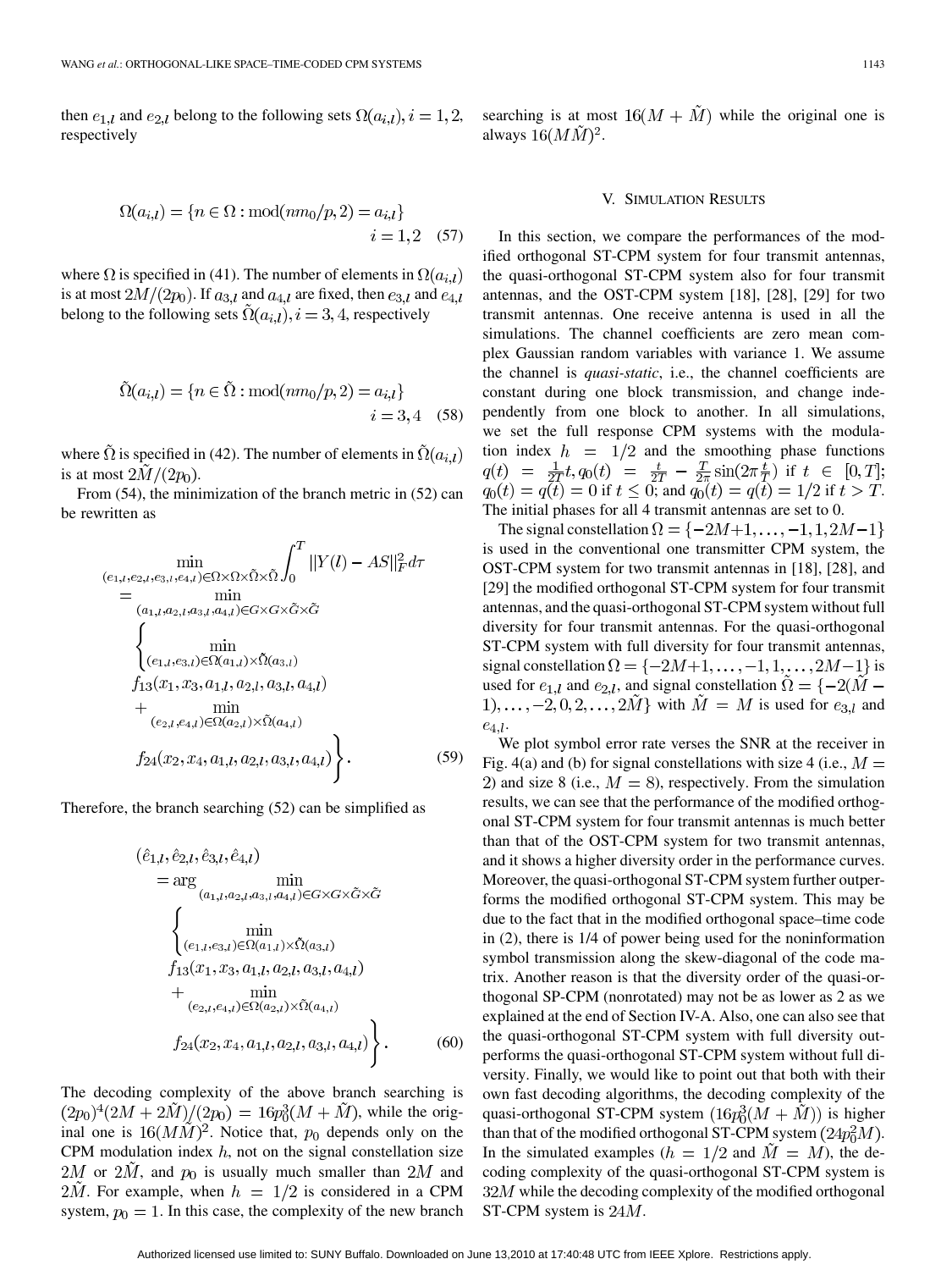

Fig. 4. Performances of the conventional CPM with 1 Tx antenna (line with  $\rho$ ), the OST-CPM with 2 Tx antennas (line with +), the modified OST-CPM with 4 Tx antennas (line with ·), and the quasi-orthogonal ST-CPM with 4 Tx antennas (line with  $\circ$  for that *without* full diversity, and line with  $*$  for that with full diversity). (a) Constellation size 4 (i.e.,  $M = 2$ ). (b) Constellation size 8 (i.e.,  $M = 4$ ).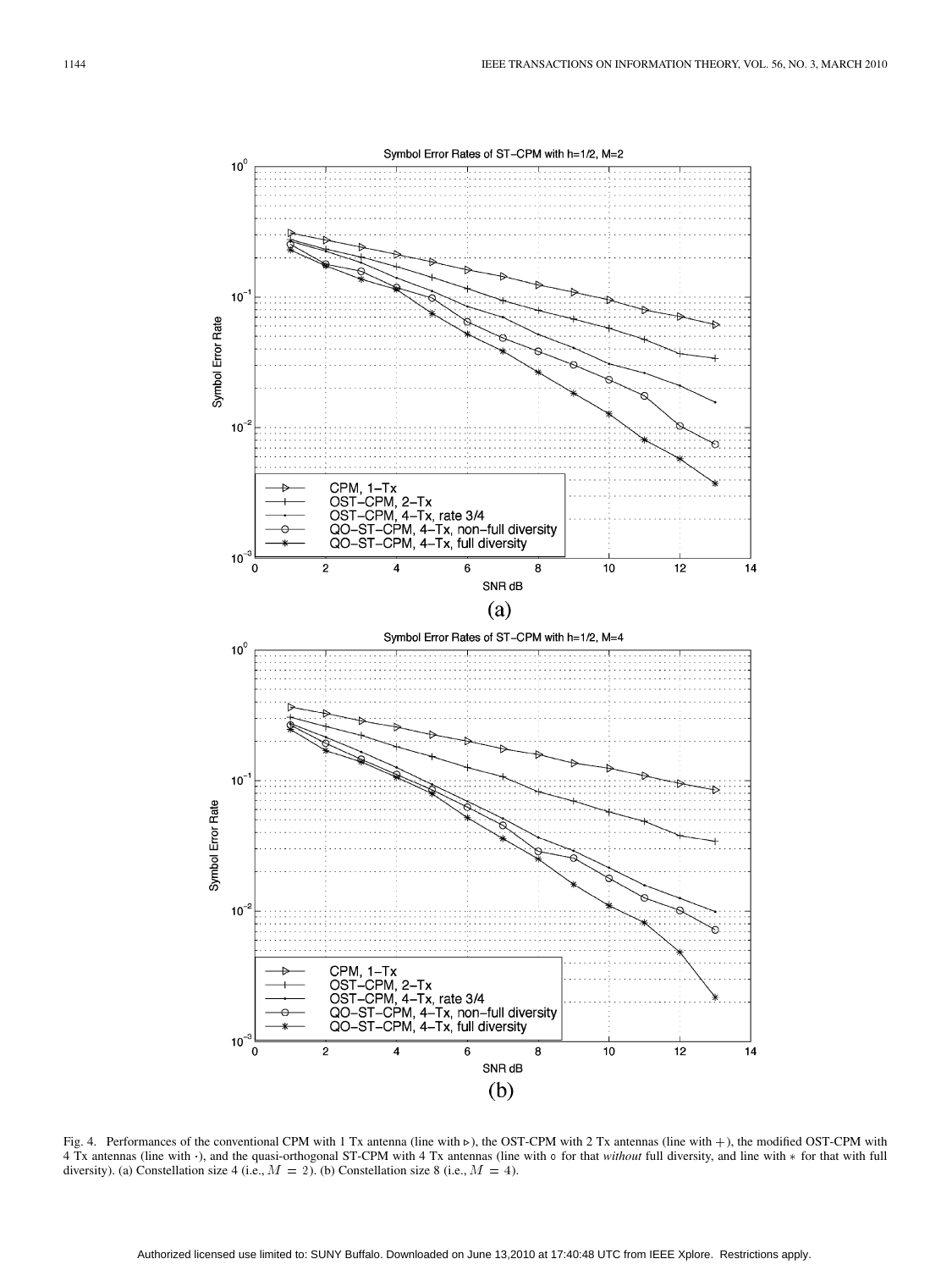## VI. CONCLUSION

In this paper, we proposed a modified orthogonal ST-CPM system and a quasi-orthogonal ST-CPM system for three and four transmit antennas, and derived fast ML demodulation algorithms for the proposed two systems accordingly. Simulation results showed that the performances of the proposed ST-CPM schemes for four transmit antennas are much better than that of the OST-CPM system for two transmit antennas. We also observed that the quasi-orthogonal ST-CPM system outperforms the modified orthogonal ST-CPM system, which is due to the noninformation symbol transmission in the modified orthogonal space–time code. However, both with their own fast decoding algorithms, the decoding complexity of the quasi-orthogonal ST-CPM system is higher than that of the modified orthogonal ST-CPM system. The proposed two ST-CPM systems provide a good tradeoff between decoding complexity and performance improvement in practical system implementation.

We would like to comment that there are some other quasi-orthogonal type space–time codes proposed recently in for example [22]–[26] with some good properties, but most of these codes cannot be applied directly to the ST-CPM systems since they may have some zero entries in the code matrix. However, it may be possible to modify these codes like the one in (2) for applying them to the ST-CPM systems, which would be interesting to consider. Regarding to the rotations and linear transforms for QOSTBC with minimum decoding complexity (MDC) proposed in [22]–[26], it would be interesting to consider their corresponding CPM schemes as well.

## **APPENDIX**

*Claim:* There are no terms of  $x_i x_j, x_i x_j^*$  and  $x_i^* x_j^*$  with  $i \neq j$ in the term  $tr(A^{\mathcal{H}}ASS^{\mathcal{H}})$  in (34).

*Proof:* From (30) we have

$$
S = EC(x_1, x_2, x_3)F_1.
$$

Notice that  $F_1 = \text{diag}(1, 1, e^{j\pi a_{3,l}}, e^{j\pi(a_{3,l} + a_{2,l})}) \cdot \text{diag}\{1, e^{j2\pi a_{3,l}q_0(\tau)}, e^{j2\pi a_{2,l}q_0(\tau)}, e^{j2\pi a_{1,l}q_0(\tau)}\}.$  Clearly, . Clearly,  $F_1F_1^{\mathcal{H}}=I_4$ . Thus, we have

$$
tr(A^{\mathcal{H}}ASS^{\mathcal{H}}) = tr(A^{\mathcal{H}}AECFF^{\mathcal{H}}C^{\mathcal{H}}E^{\mathcal{H}})
$$
  
= tr(E^{\mathcal{H}}A^{\mathcal{H}}AECC^{\mathcal{H}}).

Therefore, to prove the claim, it is sufficient to prove that there are no terms of  $x_i x_j, x_i x_j^*$  and  $x_i^* x_j^*$  with  $i \neq j$  in the entries of  $CC^{\mathcal{H}}$ .

We denote C as  $C = C_0 + C_1$ , where

$$
C_0 = \begin{bmatrix} x_1 & -x_2^* & x_3^* & 0 \\ x_2 & x_1^* & 0 & -x_3^* \\ x_3 & 0 & -x_1^* & x_2^* \\ 0 & x_3 & x_2 & x_1 \end{bmatrix}
$$
  
\n
$$
C_1 = \begin{bmatrix} 0 & 0 & 0 & -1 \\ 0 & 0 & e^{j2\pi q_0(\tau)} & 0 \\ 0 & -e^{-j2\pi q_0(\tau)} & 0 & 0 \\ 1 & 0 & 0 & 0 \end{bmatrix}.
$$

It is easy to check that  $C_0 C_0^{\prime\prime} = (|x_1|^2 + |x_2|^2 + |x_3|^2) I_4$  and . Therefore, we have

$$
CC^{\mathcal{H}}
$$
  
=  $(C_0 + C_1)(C_0 + C_1)^{\mathcal{H}}$   
=  $C_0C_0^{\mathcal{H}} + C_0C_1^{\mathcal{H}} + C_1C_0^{\mathcal{H}} + C_1C_1^{\mathcal{H}}$   
=  $(1 + |x_1|^2 + |x_2|^2 + |x_3|^2)I_4 + C_0C_1^{\mathcal{H}} + C_1C_0^{\mathcal{H}}$ .

We can see that the entries of  $C_0 C_1^{\mathcal{H}} + C_1 C_0^{\mathcal{H}}$  are some linear combinations of the first order of  $x_1, x_2, x_3$  or their conjugates . So there are no terms of  $x_i x_j, x_i x_j^*$  and  $x_i^* x_j^*$  with in the entries of  $CC^{H}$ . This concludes the proof.

#### ACKNOWLEDGMENT

The authors would like to thank the anonymous reviewers for their useful comments and suggestions that have helped the clarity of the presentation of this paper.

#### **REFERENCES**

- [1] J. B. Anderson, T. Aulin, and C. Sunberg*, Digital Phase Modulation*. New York: Plenum, 1986.
- [2] E. Teletar, "Capacity of multi-antenna Gaussian channels," AT&T Bell Labs, Tech. Rep. Jun. 1995.
- [3] J.-C. Guey, M. P. Fitz, M. R. Bell, and W.-Y. Kuo, "Signal design for transmitter diversity wireless communication systems over Rayleigh fading channels," in *Proc. IEEE VTC'96*, pp. 136–140.
- [4] V. Tarokh, N. Seshadri, and A. R. Calderbank, "Space-time codes for high data rate wireless communication: Performance criterion and code construction," *IEEE Trans. Inf. Theory*, vol. 44, no. 2, pp. 744–765, 1998.
- [5] S. Alamouti, "A simple transmit diversity technique for wireless communications," *IEEE J. Sel. Areas Commun.*, vol. 16, no. 8, pp. 1451–1458, 1998.
- [6] V. Tarokh, H. Jafarkhani, and A. R. Calderbank, "Space-time block codes from orthogonal designs," *IEEE Trans. Inf. Theory*, vol. 45, no. 5, pp. 1456–1467, 1999.
- [7] B. M. Hochwald, T. L. Marzetta, and C. B. Papadias, "A transmitter diversity scheme for wideband CDMA systems based on space-time spreading," *IEEE J. Sel. Areas Commun.*, vol. 19, pp. 48–60, Jan. 2001.
- [8] G. Ganesan and P. Stoica, "Space-time block codes: A maximum SNR approach," *IEEE Trans. Inf. Theory*, vol. 47, pp. 1650–1656, May 2001.
- [9] O. Tirkkonen and A. Hottinen, "Square-matrix embeddable space-time block codes for complex signal constellations," *IEEE Trans. Inf. Theory*, vol. 48, pp. 384–395, Jan. 2002.
- [10] W. Su and X.-G. Xia, "On space-time block codes from complex orthogonal designs," *Wireless Pers. Commun. (Springer)*, vol. 25, no. 1, pp. 1–26, Apr. 2003.
- [11] X.-B. Liang, "Orthogonal designs with maximal rates," *IEEE Trans. Inf. Theory*, vol. 49, no. 10, pp. 2468–2503, Oct. 2003.
- [12] W. Su, X.-G. Xia, and K. J. R. Liu, "A systematic design of high-rate complex orthogonal space-time block codes," *IEEE Commun. Lett.*, vol. 8, no. 6, pp. 380–382, Jun. 2004. *un. Lett.*,<br>nplex or-<br>*k* – 1 or
- [13] K. Lu, S. Fu, and X.-G. Xia, "Closed-form designs of complex orthogonal space-time block codes of rate  $\frac{2k+1}{2k}$  for 2 2k transmit antennas," *IEEE Trans. Inf. Theory*, vol. 51, no. 10, pp. 4340–4347, Oct. 2005.
- [14] X. Zhang and M. P. Fitz, "Space-time coding for Rayleigh fading channels in CPM system," in *Proc. 38th Annual Allerton Conf. Commun., Control, and Comput.*, Monticello, IL, Oct. 2000.
- [15] J. Tan and G. L. Stüber, "Space-time coded CPM," *IEEE Trans. Wireless Comm.* Dec. 2001 [Online]. Available: http://users.ece.gatech.edu/ juntan/publications.html
- [16] H. Jafarkhani, "A quasi-orthogonal space-time block code," *IEEE Trans. Commun.*, vol. 49, no. 1, pp. 1–4, 2001.